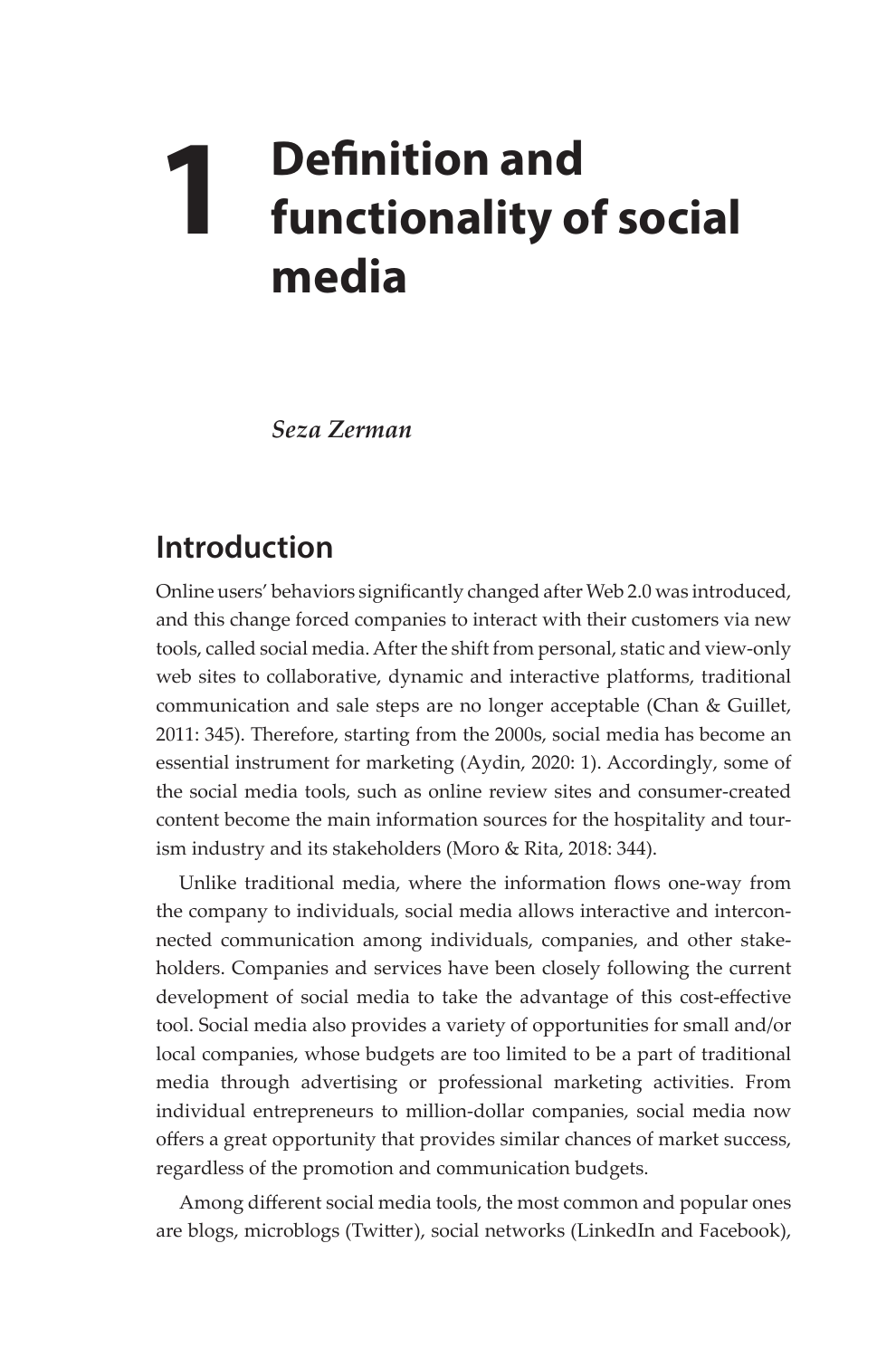media sharing domains (YouTube), review sites (Yelp, TripAdvisor), and forums (Zarrella, 2009: 3). All these platforms provide countless opportunities to companies, customers, and stakeholders for information search and marketing. Social media now provide opportunities in these platforms to communicate, create, join, collaborate, socialize, share, play, buy and sell, and learn (Tuten, 2020: 5) for both individuals and organizations.

The hospitality and tourism field is no exception. The concept of social media can be defined as an 'equalizer' (Zarrella, 2009: 7) for both small and local businesses, and national and international brands. Big companies use social media to support their professional marketing activities for integrated marketing communication; small companies have now the chance to reach out to their current or potential users, since both have similar opportunities via social media platforms. Local restaurants, destinations, and events are actively engaging with their customers and utilizing their reviews as trustable testimony.

Social media also equalizes different demographic groups as they share similar usage rates; women (68%) and men (62%); Whites (65%), Hispanics (65%) and African Americans (56%); rural (58%), suburban (68%), and urban (64%) residents utilize social media in similar numbers (Perrin, 2015: 3). This similarity among different sizes of companies and different demographic groups forms the power of social media to reach out to a variety of customers with different types of services. The power of social media also makes it attractive to learn more for both academia and industry.

This chapter of the book mainly focuses on the definition of social media, the functions and the social media usage in the hospitality and tourism industry, together with the future directions of social media use in the field.

## **Literature review**

The influence of communication and interaction among people, via Word of Mouth (WOM), is one of the most important means of getting information. This influence is even more important if the product is intangible, and trial and evaluation is not possible before the actual consumption (Litvin *et al.*, 2008: 458). The transformation of the Internet and technology has led the shift of the Internet from a static tool for digital publishing allowing only limited one-to-many communication, to interactive collaboration platform that allows many-to-many communication (Kiráľová & Pavlíčeka, 2015: 364). The Internet also transformed the nature of WOM. The new format is a digitally accessible form of WOM, known as Electronic Word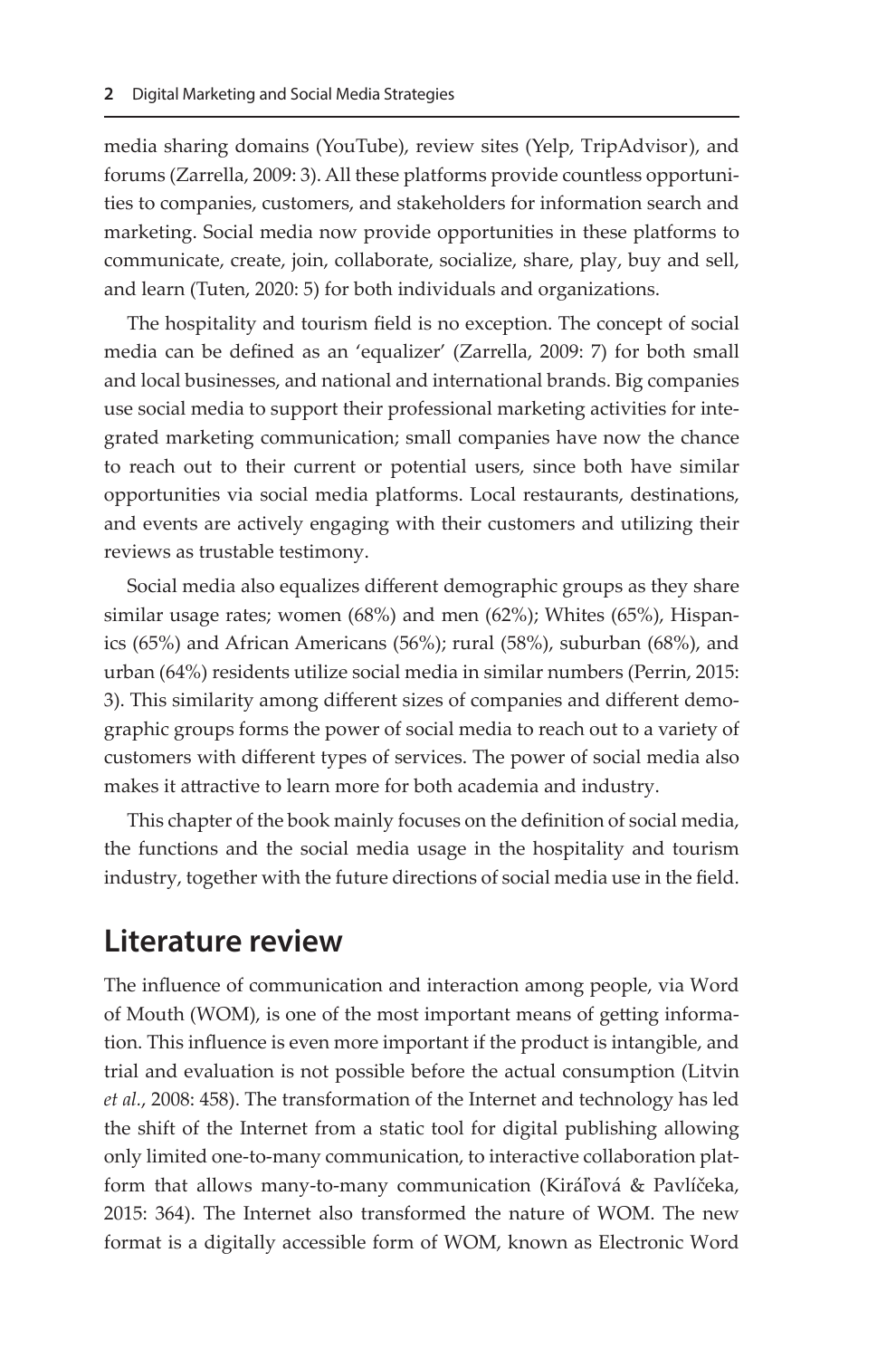of Mouth (EWOM). Accordingly, the influence of one consumer on other customers has been transformed as well (Litvin *et al*., 2008: 469) and has become technology-based.

As the Internet becomes more common for not only finding information or shopping but also for sharing experiences, WOM also shifted to the electronic version. While the traditional word of mouth (WOM) is defined as type of communication between customers about the products, services, or companies without commercial purposes (Litvin *et al.*, 2008: 465); electronic word of mouth (EWOM) is expressed as the form of communication among customers and businesses that is available on the Internet (Hennig-Thurau *et al*., 2004: 39). EWOM is now the major element of social media and the most critical source of information for consumers' decision-making processes (Litvin *et al.*, 2008: 461; Živković *et al*., 2014: 758), because while WOM is a critical way of obtaining information, the electronic version, EWOM, allows users to generate and form their own content via the Internet. This content that is available to large group of people in different versions of technology and electronic devices is known as User Generated Content (UGC) (Chu *et al*., 2020: 3419; Doğan *et al.*, 2020: 1506). In short, today's Internet users can globally exchange their travel-related information by being a part of EWOM through User Generated Content (Chu *et al.*, 2020: 3419).

Due to the development of technology, customers are now capable of creating their own domains or sharing their content on the well-established domains. User generated content, therefore, is the way that customers add their opinion and share it with others at low or no cost (American Marketing Association, 2017). This user generated content is now shared on Internet platforms through posting, discussions, and blogging, allowing the other users or the business and companies to be a part of the process, and these platforms are called social media (American Marketing Association, 2017; Blackshaw, 2006: 179).

Easy and convenient access to connected devices such as personal computers, smart phones, and even wearable devices such as smart watches, lead customers to live in a virtuality and create and share content regardless of their location, making the Internet the *backbone* of the society (Tuten, 2020: 4). In addition, today's consumers have a large number of options to choose from and limited time to devote to make choices (Kiráľová & Pavlíčeka, 2015: 359), which increases the need for utilizing some previous experience of others. Therefore, the two groups, the first one that needs information and experience of others, and the second group that helps